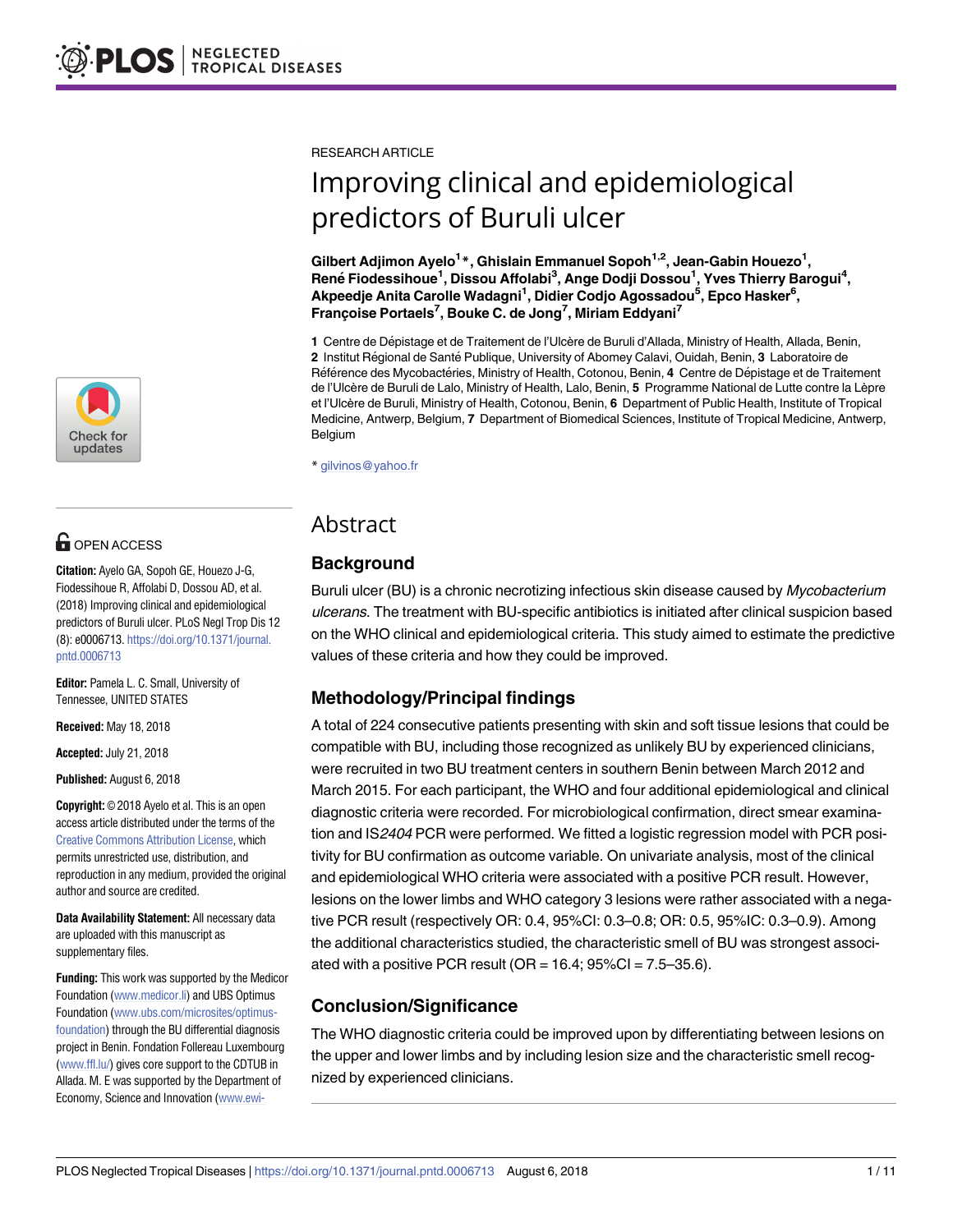<span id="page-1-0"></span>[vlaanderen.be/](http://www.ewi-vlaanderen.be/)) of the Flemish government (Belgium). B. d. J. was supported by the European Research Council-INTERRUPTB (starting grant number 311725). The funders had no role in study design, data collection and analysis, decision to publish, or preparation of the manuscript.

**Competing interests:** The authors reported no conflicts of interest.

#### Author summary

Buruli ulcer (BU) is a neglected necrotizing skin disease caused by *Mycobacterium ulcerans*. The treatment with BU-specific antibiotics is initiated after clinical suspicion based on WHO diagnostic criteria. In this study we evaluated the WHO diagnostic guidelines for BU and how these criteria could be improved. A total of 224 patients presenting with skin lesions were recruited in two BU treatment centers in southern Benin between March 2012 and March 2015. Most of the clinical and epidemiological WHO criteria were associated with a confirmed BU diagnosis although lesions on the lower limbs were rather associated with a negative PCR result. Among the additional characteristics studied, the characteristic smell of BU was most strongly associated with a positive PCR result. The WHO diagnostic criteria could therefore be improved upon by discriminating between lesions on the upper and lower limbs and by including lesion size and the characteristic smell recognized by experienced clinicians. The volatiles responsible for this smell could serve as a Point-of-Care diagnostic test, useful for non-invasive confirmation during active case-finding activities, and for training of clinicians.

# **Introduction**

Buruli ulcer (BU) is a chronic necrotizing infectious disease of the skin caused by *Mycobacterium ulcerans*. After tuberculosis and leprosy, BU is the third most common mycobacterial disease worldwide [[1](#page-8-0),[2](#page-8-0)]. BU has been reported in over 30 countries, typically in warm and humid intertropical regions where it predominantly affects children among poor and rural populations with difficult access to health care  $[3-5]$ . The diagnosis of BU is based on epidemiological and clinical criteria defined by the World Health Organization (WHO)  $[2,4]$  $[2,4]$  $[2,4]$  $[2,4]$  $[2,4]$ . The epidemiological WHO criteria are (i) residence or stay in a known BU endemic area and (ii) age between 0 and 15 years old since over 50% of all BU patients in Africa are children [[6](#page-8-0)–[8](#page-8-0)]. The clinical WHO criteria are (i) lesions on the upper or lower limbs since these represent about 85% of BU cases [\[4,8–11\]](#page-8-0); (ii) painless nodules, plaques or edema of the skin that, without treatment, evolve to a necrotic ulceration with  $[4,8]$  $[4,8]$  $[4,8]$  $[4,8]$  $[4,8]$  (iii) undermined and often hyperpigmented edges; (iv) lesions that are generally not accompanied by adenopathy, nor fever, and (v) that may become painful in case of superinfection [[2,4\]](#page-8-0).

Among the four tests recommended to confirm a BU diagnosis, two are most often used: direct smear examination (DSE) to detect acid-fast bacilli (AFB) and IS*2404* PCR, which is the most sensitive test to date yet with associated delays in the availability of results of more than 10 days [\[12–](#page-8-0)[14](#page-9-0)]. Despite having the highest sensitivity of all laboratory tests, PCR does not detect all BU cases. Patients have been described that fulfill the epidemiological and clinical WHO criteria yet repeatedly test negative by PCR  $[7,15-17]$  $[7,15-17]$ . Given the limited sensitivity of PCR to confirm BU, and to avoid under-treatment of BU if relying on laboratory confirmation, the WHO recommends national BU programs to initiate treatment with BU-specific antibiotics even in the absence of confirmation guided by the WHO clinical and epidemiological criteria described above [\[4](#page-8-0)]. However, WHO does recommend to enforce the laboratory confirmation of BU, aiming for at least 70% of notified BU cases to be confirmed by a positive PCR result [[12](#page-8-0)]. In the current context of a declining BU incidence observed in several endemic countries with good surveillance in place, and consequently a proportional increase of non-BU lesions being treated in BU facilities [[18](#page-9-0),[19](#page-9-0)], we expect waning clinical expertise in the recognition of BU. This can result in diagnostic and therapeutic errors as has been observed for leprosy [\[20\]](#page-9-0).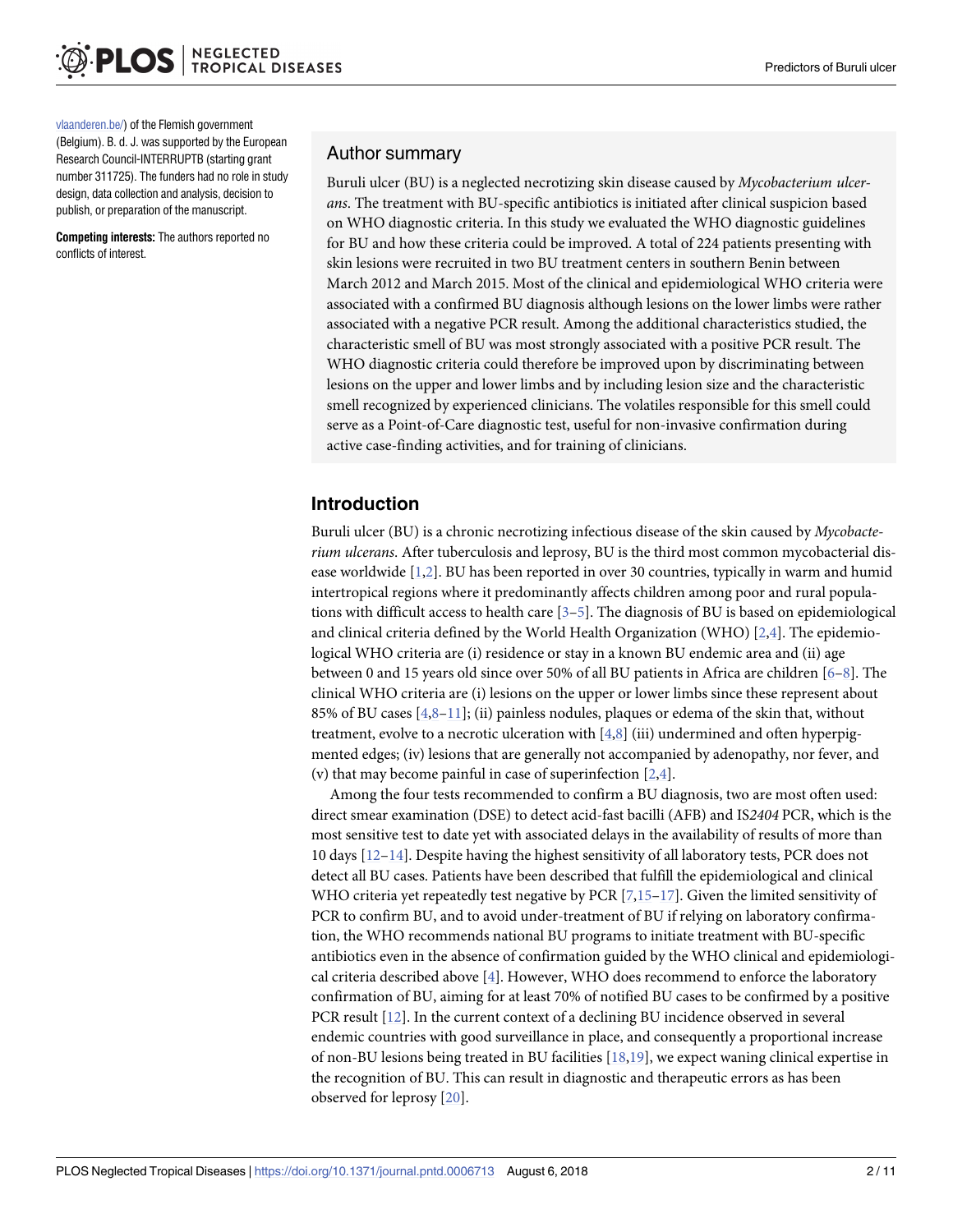<span id="page-2-0"></span>Smelling may be among the oldest diagnostic methods, as different pathologies, such as infectious and endogenous metabolic disorders, can affect human body odors [[21](#page-9-0)]. A study in Cameroon found the characteristic smell of BU to be strongly associated with a confirmed BU diagnosis and described it as the smell of rotten fish, cassava or cheese, mixed with that of pyocyanic bacteria [[22](#page-9-0)]. In our clinical experience, this characteristic smell draws our attention to a BU diagnostic, even in atypical presentations.

We recently reported on the accuracy of the clinical and microbiological diagnosis of BU and found that clinicians recognized BU with a sensitivity of 92% (95%CI 85%-96%) which was higher than the sensitivity of any of the laboratory tests. However, 14% (95%CI 7%-24%) of patients not suspected to have BU at diagnosis were classified as BU by a clinical expert panel [\[17\]](#page-9-0). We have therefore further investigated the WHO clinical and epidemiological criteria of the cohort of patients with lesions compatible with BU from our previous study and explored how these could be improved.

#### **Methods**

#### **Ethical statements**

The study was approved by the Provisional National Committee for Ethics in Health Research of Benin (registration n˚: IRB 00006860), the Institutional Review Board of the ITM (code: 11 25 4 778) and the Committee for Medical Ethics of the Antwerp University Hospital (registration n˚: B300201213080). The study also received an administrative authorization of the Benin Ministry of Health Ethics Board (N˚IORG 0005695). All patients included in the study provided informed written consent. Parents or guardians provided consent on behalf of their children if participants were under the age of 18.

#### **Study type, population, location, and sampling**

This is an analytical prospective study of 224 consecutive patients presenting with skin and soft tissue lesions that could be compatible with BU (nodules, plaques, edemas, ulcers or osteomyelitis, including those recognized as unlikely BU by experienced clinicians), living in a BU endemic region, who were recruited in the "Centre de Dépistage et de Traitement de l'Ulcère de Buruli" (CDTUB) of Allada and Lalo in southern Benin between March 2012 and March 2015. Traumatic lesions of less than two weeks duration and relapses of BU were excluded from the study. Depending on whether the clinical and epidemiological characteristics of BU were met, the lesions were diagnosed clinically as BU or non-BU by experienced clinicians who had been trained on the WHO BU diagnostic criteria. Two swabs were taken from ulcers, or two fine-needle aspirates from closed lesions for the microbiological confirmation by IS*2404* PCR and DSE after auramine staining in the Mycobacteriology Reference Laboratory in Cotonou (Benin), with quality control for molecular analyses performed by the Institute of Tropical Medicine in Antwerp (Belgium).

#### **Variables, data collection and statistical methods**

The epidemiological, clinical and microbiological results of the patients were collected using standard WHO forms and entered in a Microsoft Access database by dedicated staff. We collected data related to the WHO diagnostic criteria (age, type and location of the lesion, pain, fever, adenopathy) and additional clinical and epidemiological information (size of lesion, WHO category, gender, and functional limitation). These results were documented for each patient by a team of two clinicians and three nurses, experienced in the diagnosis, treatment and management of BU. The presence of a characteristic smell was discussed systematically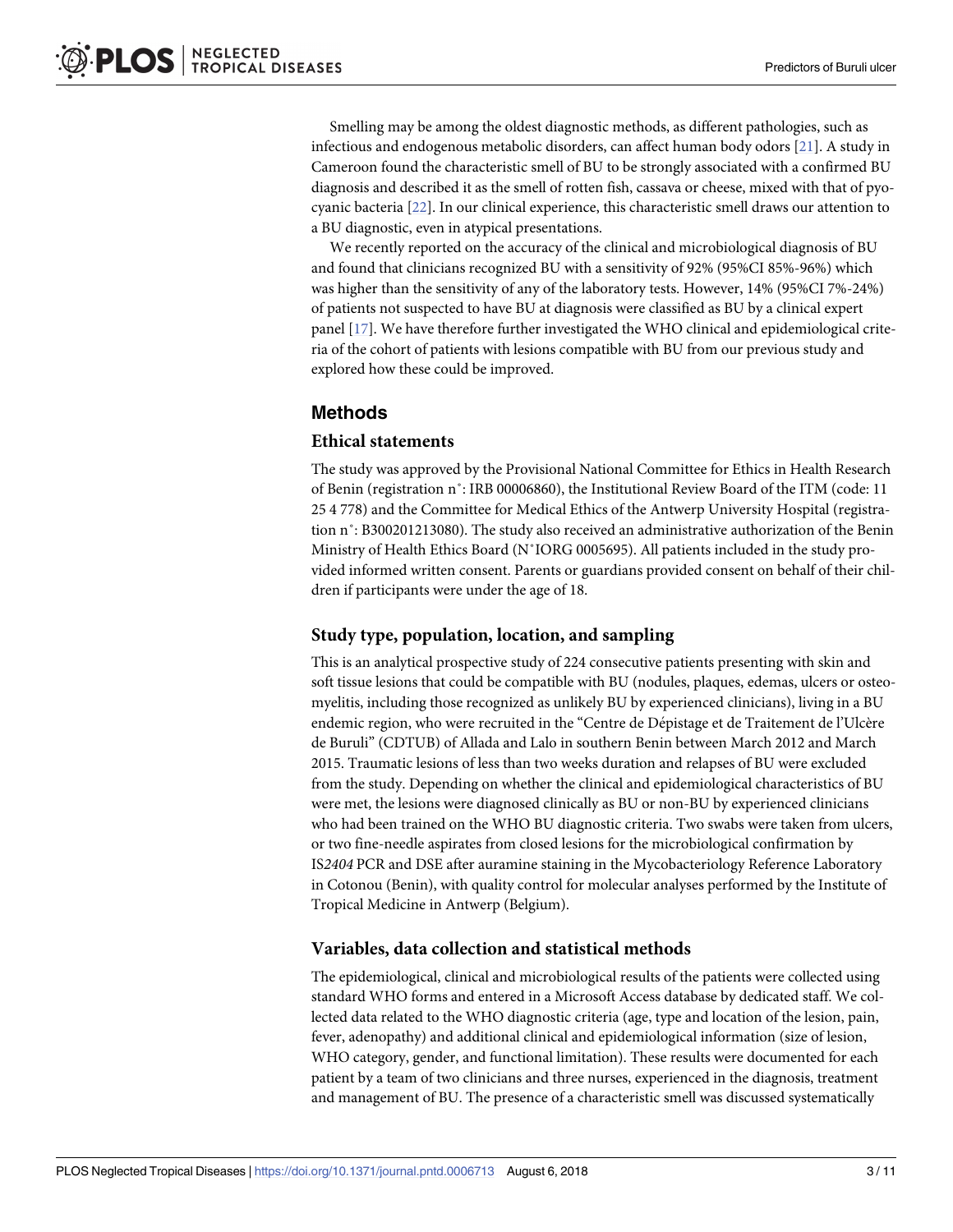<span id="page-3-0"></span>between clinicians at the time of sampling, before treatment initiation. The clinical team was not aware of laboratory information (not available yet at the time of clinical examination) but was unblinded to clinical and epidemiological information.

The statistical analysis was done using Epi Info 7.2.2.6 (Database and statistics software for public health professionals, Centers for Disease Control and Prevention (CDC), Atlanta, USA) and STATA/SE 11.0. As a reference standard for BU confirmation we used IS*2404* PCR. We performed univariate, bivariate and multivariate analysis using logistic regression with PCR result as dependent variable in order to establish a predictive model for BU. We also tested for interaction and confounding among variables associated with the PCR result using stratified analysis in bivariate analysis. All variables associated with a positive PCR result in the univariate analysis with a p-value *<*0.10 were considered in the multivariate model. We used a backward elimination procedure, probability for removal was set at *<*0.05. Odds ratios (OR) and their 95% confidence intervals (95%CI) were used as a measure of strength of the associations with a positive PCR result. We studied two predictive models of a positive PCR result and estimated the discriminative ability of both predictive models using the ROC analysis.

#### **Results**

Among the 224 participants included in this study, 120 (53.6%) were male and 108 (48.2%) were  $\leq$  15 years old. Median age was 18 years (IQR: 9-42 years). A total of 201 (89.7%) patients had ulcerated lesions and 201 (89.7%) had lesions on their limbs. A clinical BU diagnosis was made in 134 (59.8%) patients. PCR was positive for 98 (43.7%) participants among whom 9 participants had been clinically diagnosed as non-BU (10.0% of patients diagnosed as clinically non-BU). DSE was positive for AFB for 37 participants (16.6%) [\(Table](#page-4-0) 1).

On bivariate analysis we confirmed that most of the WHO clinical and epidemiological cri-teria of BU were indeed associated with a positive PCR result ([Table](#page-4-0) 1). Age  $\leq$  15 years was significantly associated with a positive PCR result with an OR of 5.8 (95%CI: 3.2–10.3). Painless lesions were also significantly associated with a positive PCR result with an OR of 9.1 (95%CI: 4.7–17.8). For factors related to ulcerated lesions such as "necrotic base" and "undermined edge", the associations were also strong and statistically significant with an OR of respectively 7.4 (95%CI: 2.5–22.0) and 5.1 (95%CI: 2.3–11.3). There was no statistically significant association with the localization of the lesions on the upper or lower limbs (OR: 0.8, 95%CI: 0.3–2.0) while a localization on the lower limbs was negatively associated with a PCR confirmed BU (OR: 0.4, 95%CI: 0.3–0.8) and a localization on the upper limbs was positively associated with a PCR confirmed BU (OR: 2.4, 95%IC: 1.3–4.5). There was no association with "absence of satellite adenopathy" and "absence of fever".

Among the additional characteristics studied, the characteristic smell of ulcerated BU lesions was strongly associated with a positive PCR result with an OR of 16.4 (95%CI: 7.5– 35.6), as was the initial clinical BU diagnosis made by the clinicians (OR: 17.8, 95%CI: 8.2– 38.7), essentially a synthesis of the WHO criteria and clinical experience. A lesion size between 5–15 cm (WHO category 2) had a significant positive association with a positive PCR result with an OR of 2.35 (95%IC: 1.30–4.26). Gender and functional limitation were not associated with a positive PCR result [\(Table](#page-4-0) 1). There was no effect modification among the biologically plausible interactions we tested for (characteristic smell/necrotic base and characteristic smell/ WHO category 3).

In a multivariate predictive logistic regression model exploring the associations between the WHO criteria and a positive PCR result, only "age  $\leq$  15years", "absence of pain" and "necrotic base of ulcerative lesion" were retained with ORs of respectively 3.3 (95%IC: 1.6– 6.7), 5.9 (95%IC: 2.7–12.8) and 3.7 (95%IC: 1.1–12.2). In a second multivariate predictive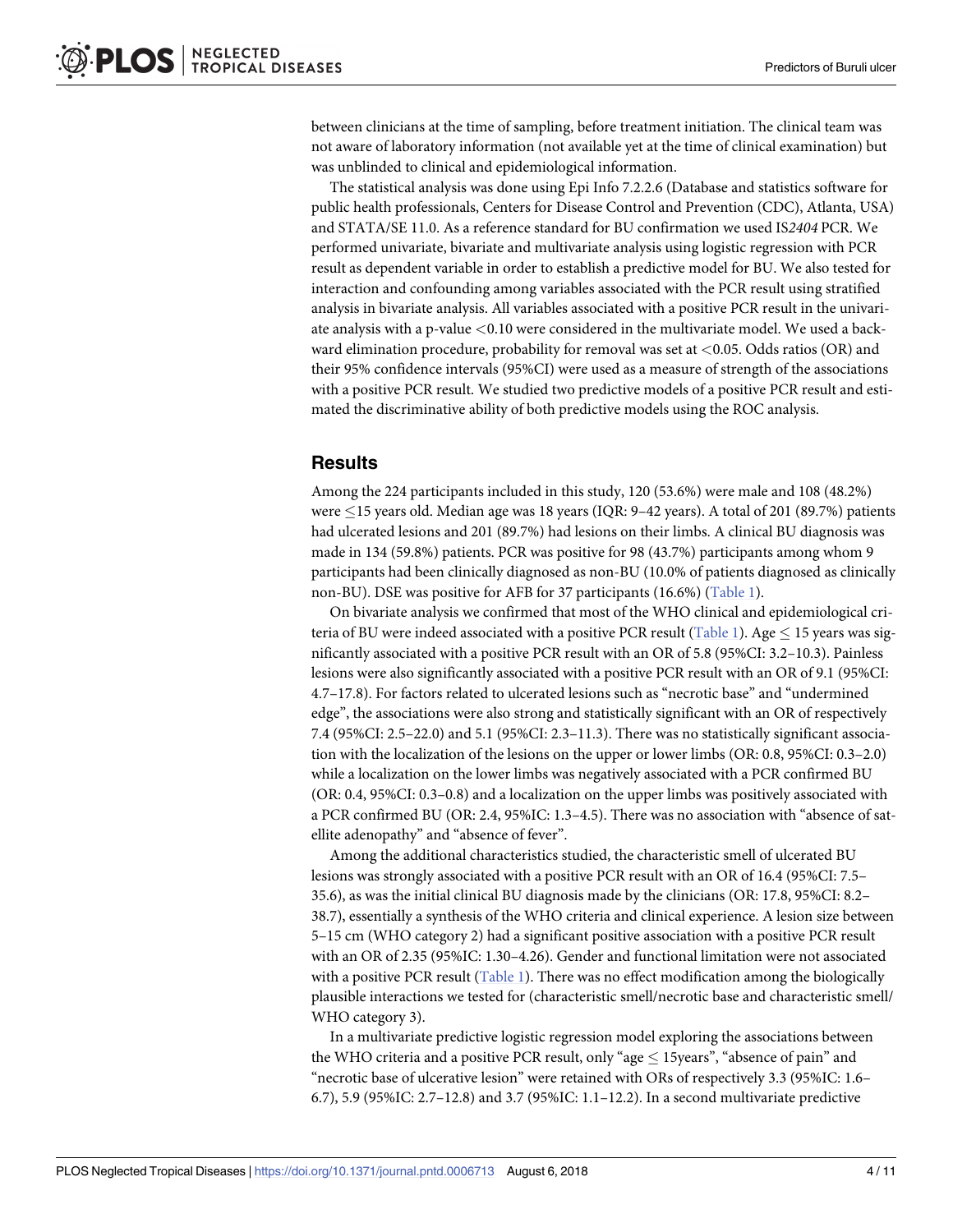| <b>Variables</b>                                        | Total $(\%)$ n = 224 | $PCR + (%) n = 98$ | PCR- $(\%)$ n = 126 | OR (95%CI)         | p-value   |  |  |  |
|---------------------------------------------------------|----------------------|--------------------|---------------------|--------------------|-----------|--|--|--|
| WHO clinical and epidemiological characteristics        |                      |                    |                     |                    |           |  |  |  |
| $Age < 15$ years                                        | 108(48.2)            | 70 (71.4)          | 38 (30.2)           | $5.8(3.2 - 10.3)$  | < 0.001   |  |  |  |
| Located on limbs                                        | 201 (89.7)           | 87 (88.8)          | 114 (90.5)          | $0.8(0.3-2.0)$     | 0.678     |  |  |  |
| Located on lower limbs                                  | 146(65.2)            | 54(55.1)           | 92 (73.0)           | $0.4(0.3-0.8)$     | 0.006     |  |  |  |
| Located on upper limbs                                  | 55 (24.5)            | 33 (33.7)          | 22(17.5)            | $2.4(1.3-4.5)$     | 0.006     |  |  |  |
| Absence of pain                                         | 134 (59.8)           | 84 (85.7)          | 50 (39.7)           | $9.1(4.7-17.8)$    | < 0.001   |  |  |  |
| Absence of fever                                        | 212 (94.6)           | 96 (98.0)          | 116 (92.1)          | $4.1(0.9-19.3)$    | 0.071     |  |  |  |
| Absence of satellite adenopathy                         | 223 (99.5)           | 98 (100.0)         | 125(99.2)           | <b>NA</b>          | <b>NA</b> |  |  |  |
| Ulcerated lesion                                        | 201 (89.7)           | 87 (88.8)          | 114(90.5)           | $0.8(0.3-2.0)$     | 0.678     |  |  |  |
| Necrotic base $(n = 199)^{a}$                           | 165(82.9)            | 82 (95.3)          | 83 (73.4)           | $7.4(2.5-22.0)$    | < 0.001   |  |  |  |
| Undermined edge $(n = 194)^a$                           | 143(73.7)            | 75 (89.3)          | 68 (61.8)           | $5.1(2.3-11.3)$    | < 0.001   |  |  |  |
| Additional clinical and epidemiological characteristics |                      |                    |                     |                    |           |  |  |  |
| Characteristic smell $(n = 190)^{a}$                    | 107(56.3)            | 74 (88.1)          | 33 (31.1)           | $16.4(7.5-35.6)$   | < 0.001   |  |  |  |
| WHO category of lesion $(n = 223)^a$                    |                      |                    |                     |                    |           |  |  |  |
| WHO Category 3 (diameter $> 15$ cm)                     | 81 (36.3)            | 27(27.5)           | 54 (43.2)           |                    |           |  |  |  |
| WHO Category 2 ( $5 <$ diameter $\leq$ 15cm)            | 111 (49.8)           | 60(61.2)           | 51(40.8)            | $2.35(1.30-4.26)$  | 0.005     |  |  |  |
| WHO Category 1 (diameter $\leq$ 5cm)                    | 31(13.9)             | 11(11.2)           | 20(16.0)            | $1.1(0.46 - 2.62)$ | 0.830     |  |  |  |
| Male sex                                                | 120(53.6)            | 51(52.0)           | 69 (54.7)           | $0.9(0.5-1.5)$     | 0.685     |  |  |  |
| <b>Functional limitations</b>                           | 96 (42.9)            | 41(41.8)           | 55 (43.6)           | $0.9(0.5-1.6)$     | 0.786     |  |  |  |
| Diagnostic test                                         |                      |                    |                     |                    |           |  |  |  |
| Initial clinical BU diagnosis                           | 134(59.8)            | 89 (90.8)          | 45 (35.7)           | $17.8(8.2 - 38.7)$ | < 0.001   |  |  |  |
| Positive direct smear examination $(n = 223)^{a}$       | 37(16.6)             | 37(38.1)           | 0(0.0)              | <b>NA</b>          | NA        |  |  |  |

#### <span id="page-4-0"></span>**[Table](#page-3-0) 1. Clinical characteristics and their association with positive PCR results.**

<sup>a</sup>The number of patients with available data varies because of missing data

<https://doi.org/10.1371/journal.pntd.0006713.t001>

model, exploring all variables associated with a positive PCR result at a p *<*0.10 on univariate analysis, only the clinical criteria "characteristic smell", "necrotic base" and "WHO category 2" were retained (Table 2).

To estimate the discriminative ability of both predictive models A and B, we estimated the areas under their ROC curves and found that model A (AUC: 0.82, 95%CI: 0.76–0.88) discriminated equally well as model B (AUC: 0.85, 95%CI: 0.79–0.91) between BU and non-BU patients ( $p = 0.1940$ ) [\(Fig](#page-5-0) 1).

| Table 2. Predictive model of positive PCR result based on WHO criteria (model A) and predictive model of posi- |
|----------------------------------------------------------------------------------------------------------------|
| tive PCR result based on WHO criteria and additional characteristic (model B).                                 |

| <b>Variables</b>                                                                                                                                                  | <b>OR</b> | 95% C.I.     | p-value |  |  |  |
|-------------------------------------------------------------------------------------------------------------------------------------------------------------------|-----------|--------------|---------|--|--|--|
| Model A (included variables: age, absence of pain, absence of fever, localization, necrotic base, undermined edge)                                                |           |              |         |  |  |  |
| Absence of pain                                                                                                                                                   | 6.3       | $2.8 - 14.2$ | < 0.001 |  |  |  |
| Necrotic base                                                                                                                                                     | 3.9       | $1.2 - 12.8$ | 0.026   |  |  |  |
| $Age < 15$ years                                                                                                                                                  | 2.7       | $1.3 - 5.7$  | 0.007   |  |  |  |
| <b>Model B</b> (included variables: age, absence of pain, absence of fever, localization, necrotic base, undermined edge,<br>characteristic smell, WHO category). |           |              |         |  |  |  |
| Characteristic smell                                                                                                                                              | 15.7      | $6.6 - 37.4$ | < 0.001 |  |  |  |
| Necrotic base                                                                                                                                                     | 3.8       | $1.0 - 14.2$ | 0.046   |  |  |  |
| <b>WHO</b> Category                                                                                                                                               |           |              |         |  |  |  |
| WHO Category 3                                                                                                                                                    |           |              |         |  |  |  |
| WHO Category 2                                                                                                                                                    | 2.5       | $1.1 - 5.7$  | 0.032   |  |  |  |
| WHO Category 1                                                                                                                                                    | 0.4       | $0.1 - 1.4$  | 0.153   |  |  |  |
|                                                                                                                                                                   |           |              |         |  |  |  |

<https://doi.org/10.1371/journal.pntd.0006713.t002>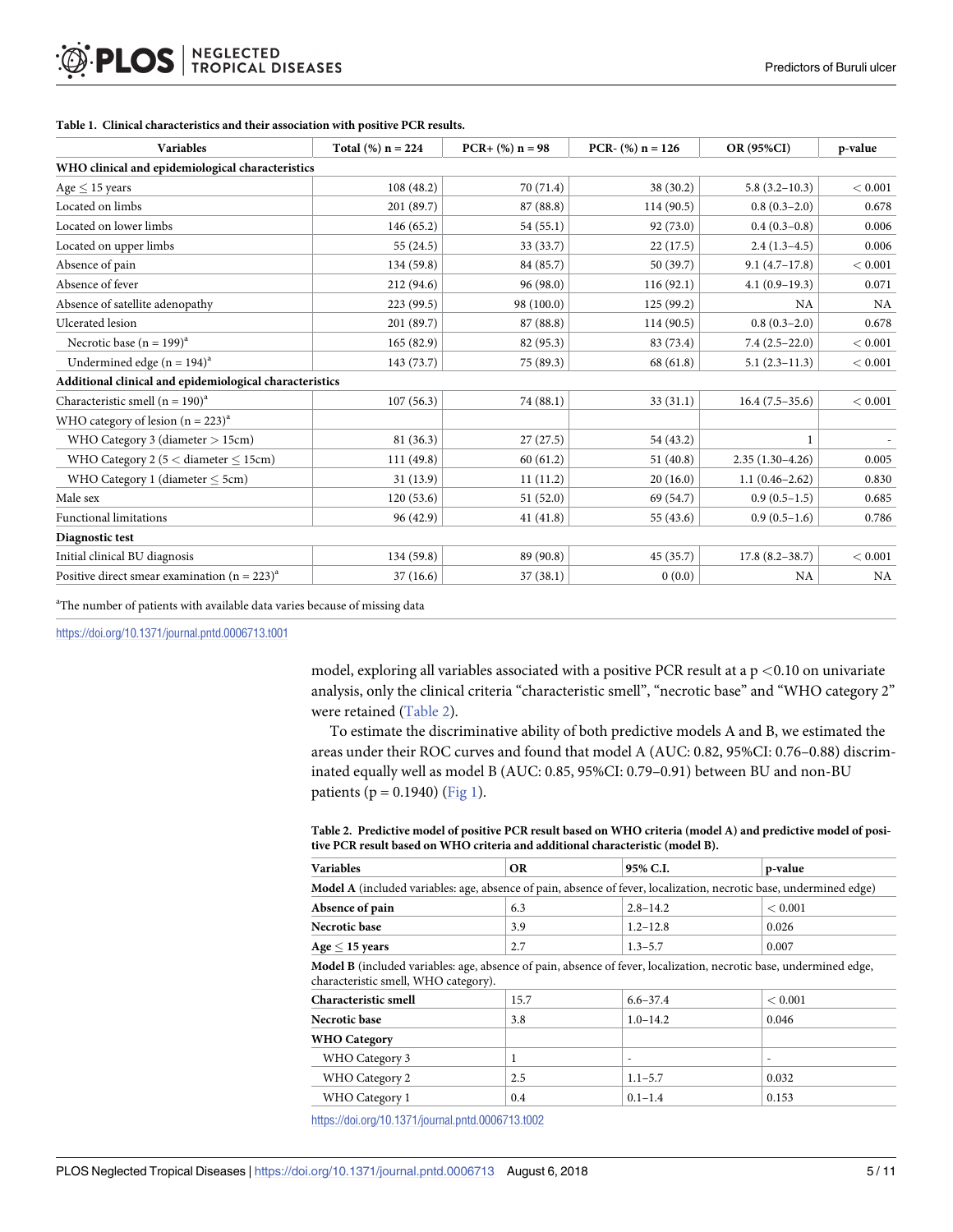<span id="page-5-0"></span>

**[Fig](#page-4-0) 1. ROC analysis for both model A and model B.**

<https://doi.org/10.1371/journal.pntd.0006713.g001>

#### **Discussion**

Our study results confirm the validity of the WHO epidemiological and clinical criteria to guide the diagnostic process for BU. However, we found that the localization of lesions on the lower limbs and WHO category 3 lesions are inversely associated with a positive PCR result. In addition, the characteristic smell of ulcerated lesions recognized by experienced clinicians was an even stronger predictor. We also showed that even experienced clinicians can miss the diagnosis of BU in PCR confirmed BU patients.

Most of the epidemiological and clinical criteria for a BU diagnosis defined by WHO [[4\]](#page-8-0) were associated with a positive PCR result with varying OR's aligning with the clinical and epidemiological description of BU patients in literature [[2](#page-8-0),[3](#page-8-0),[12](#page-8-0)[,22,23\]](#page-9-0). The localization of lesions on the limbs was not associated with a positive PCR result and was therefore not predictive of BU. As also mentioned by the WHO [[4](#page-8-0)], lesions on the lower limbs are more prone to being PCR negative than those on the upper limbs or other parts of the body and we indeed found them to be negatively associated with a PCR confirmation. Kibadi et al. [\[15\]](#page-9-0) made a similar observation in a study including clinically suspected BU patients with large ulcers. Among their 25 PCR negative patients, 23 had lesions on the lower limbs. It is thus likely that these PCR negative patients did not have BU. Lesions on the lower limbs have a broader range of etiologies with proportionally less BU [\[4,](#page-8-0)[24](#page-9-0)]. The clinical suspicion for BU can moreover be broadened since 10.0% of patients clinically diagnosed as non-BU in our study turned out to have BU by PCR, as we reported before [\[17\]](#page-9-0).

We found the characteristic smell of ulcerated BU lesions to be strongly associated with a PCR confirmation, suggesting that it is specific for BU. This was also reported by Mueller et al. in a BU treatment centre in Cameroon [\[22\]](#page-9-0). In our clinical experience, this characteristic smell, distinct from the smell of "putrid" wounds, draws our attention to a BU diagnosis even in atypical presentations. Moreover, this characteristic odor can be sensed during surgical excisions of non-ulcerated BU lesions, particularly on edematous lesions. According to Mueller et al. the characteristic BU smell was described by clinicians as strong, like the smell of rotten fish, cassava or cheese, mixed with that of pyocyanic bacteria [\[22\]](#page-9-0). Ribera et al. described this smell as "unpleasant" and stated that it was recognized also by the BU patient's family and is a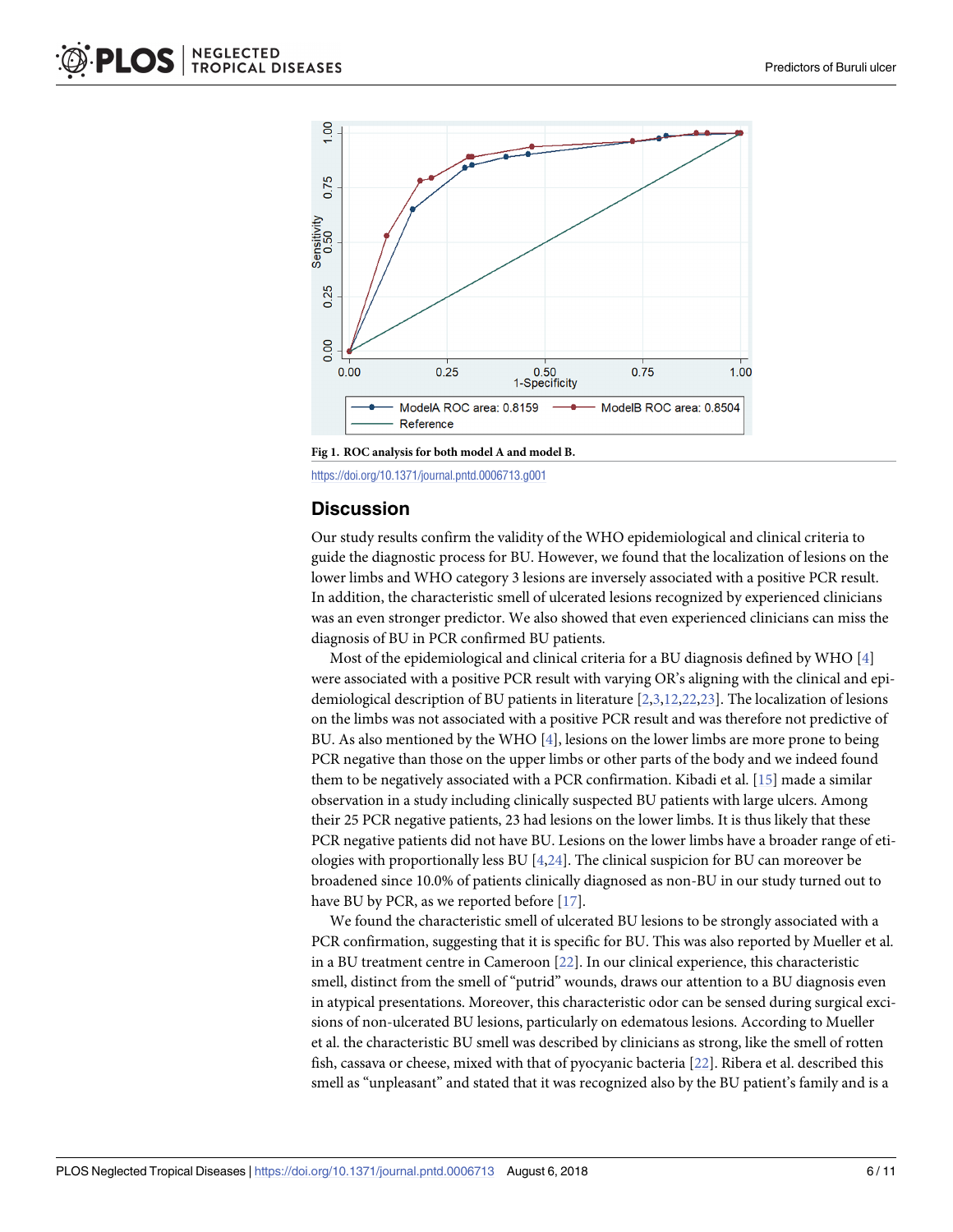<span id="page-6-0"></span>stigmatizing factor [\[25\]](#page-9-0). In a short survey we held among 15 health care workers from the CDTUBs of Allada and Lalo, they all recognized that ulcerative lesions of BU have a characteristic smell and that this smell differs from the smell of other chronic wounds. However, the description varied between disagreeable, nauseating, strongly penetrating and rotten. Specific smells have been described in other pathologies [\[26–28](#page-9-0)] and, if reproducible and validated by experienced clinicians, the BU specific volatiles could be an important tool to train health care workers, especially in the current context of a decreasing BU incidence [\[29\]](#page-9-0). Capturing such specific volatiles could allow the development of a Point-of-Care diagnostic test and thus improve BU diagnosis in the field [[30](#page-9-0),[31](#page-9-0)].

In a preliminary study, we analyzed the organic volatiles in used gauzes of bandages of 13 presumptive BU and 17 non-BU patients using a hand-held chemical vapor sensing instrument which predicted the clinical BU diagnosis in 66.7% of samples [\[32\]](#page-9-0). For tuberculosis, the recognition of specific volatiles from sputa by trained Gambian pouched rats has been shown to be a helpful diagnostic test [[26](#page-9-0)], although we are not aware of publications on clinicians distinguishing tuberculosis patients from those with other pulmonary diseases based on smell. In order to test whether smell could be used as a diagnostic tool, *M*. *ulcerans* volatiles should be characterized in vitro, in parallel with characterization of air sampled in operation theaters, with appropriate controls. This would allow the development of an «electronic-nose» that could be useful as a non-invasive diagnostic tool that can be easily used during active casefinding activities, as for other diseases [\[33–35\]](#page-10-0). In carcinoma diagnosis for example, an electronic-nose was used to differentiate head and neck carcinoma from lung carcinoma [\[36\]](#page-10-0) and also to discriminate head and neck squamous carcinoma from colon and bladder carcinoma [\[37\]](#page-10-0). An electronic-nose allowed the detection of cannabis use on the human skin surface [[38](#page-10-0)]. A non-invasive test based on smell will only be applicable to ulcerated lesions, although for the differential diagnosis of ulcerated forms which make up the majority of BU compatible lesions, a smell-based Point-of-Care test could contribute to the discrimination between BU and non-BU lesions. Early non-ulcerated lesions are expected to become more common with increasing BU control efforts and will not be testable by an electronic nose unless after validation on fineneedle aspirations.

Apart from the characteristic smell, lesions with diameter between 5–15 cm (WHO category 2) were more likely PCR positive while lesions with diameter *>* 15 cm were inversely associated with a positive PCR. This might result from the impact of BU control strategies focusing on early detection of BU lesions [[39](#page-10-0)] by involving community volunteers in active case-finding [[40,41\]](#page-10-0), as BU lesions can be quite extensive when detected late. Another explanation could be that in large ulcers the bacterial load reduces due to the natural course of spontaneous healing of BU resulting in lower PCR confirmation rates.

Limitations of this study include the fact that our reference standard of BU diagnosis, PCR, is not perfect although it is currently the best available test  $[12,17,42,43]$  $[12,17,42,43]$  $[12,17,42,43]$  $[12,17,42,43]$ . The proportion of confirmed BU in our population of suspected BU patients may have been higher than what would be seen among patients suspected of having BU in routine clinical practice in an endemic area since the prevalence of BU is probably higher in the referral centers of our study. Moreover, the clinicians of this study are probably more experienced in recognizing BU clinically. This could lead to overestimating the discriminative value of the predictive model. Strictly speaking, our model is thus predictive of PCR positive BU rather than of a BU diagnosis. With regards to specificity, quality controls on the molecular laboratory performing the IS*2404* PCR consistently yielded excellent results. Our team of clinicians and nurses evaluating the patients was not blinded to clinical and epidemiological information when identifying the characteristic smell, possibly introducing a bias in their appreciation of the BU specific volatiles. However, blinding the clinicians to features of the lesion that in clinical practice are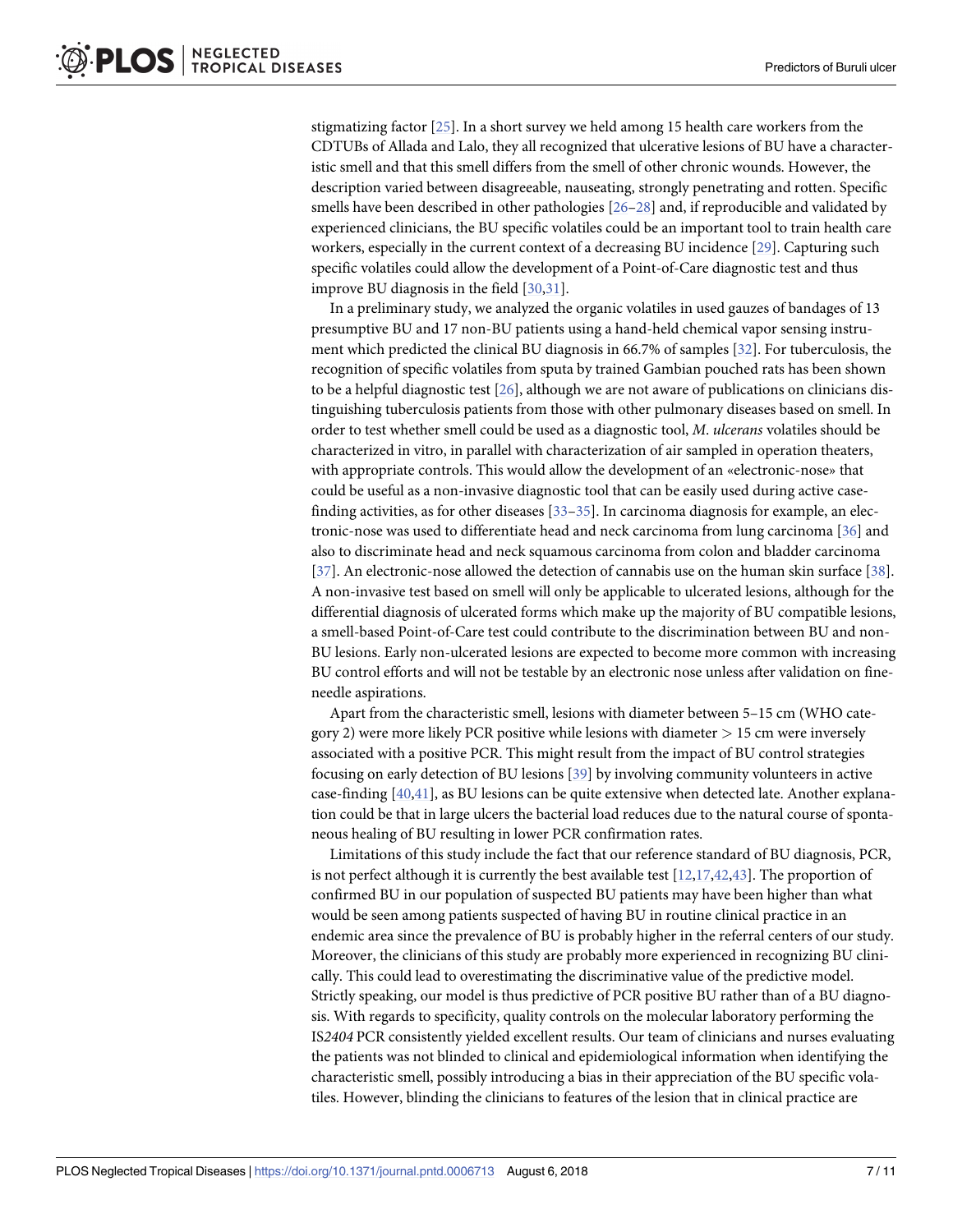<span id="page-7-0"></span>observed anyway, would underestimate the true accuracy of smell, resulting in test review bias [\[44\]](#page-10-0). The estimates of smell accuracy in such an experimental setting would not mimic its performance in a clinical setting. Also, the inter-observer variability in identifying the characteristic BU smell cannot be analyzed in this dataset.

#### **Conclusion**

The current BU diagnostic criteria can benefit from revision by differentiating between lesions on the upper and lower limbs and by including lesion size and the characteristic smell recognized by experienced clinicians. Although the characteristic BU smell, strongly associated with a positive PCR result, will be difficult to describe in guidelines that need to be understandable to non-experienced clinicians. Further studies need to clarify if *M*. *ulcerans* indeed releases specific volatiles that can serve for the development of Point-of-Care diagnostic tests useful for non-invasive confirmation during active case-finding activities. Reproduced BU volatiles, if safe, may moreover serve for training purposes. Both could be important tools for health care workers, especially in the present context of decreasing BU incidence.

# **Supporting information**

**S1 [Text](http://journals.plos.org/plosntds/article/asset?unique&id=info:doi/10.1371/journal.pntd.0006713.s001). Supporting data.** (XLSX)

**S2 [Text](http://journals.plos.org/plosntds/article/asset?unique&id=info:doi/10.1371/journal.pntd.0006713.s002). STROBE checklist.** (DOC)

# **Acknowledgments**

We are grateful to the participants of this study, to the staff of CDTUB's of Allada and Lalo, and of the Institute of Tropical Medicine in Antwerp. The authors acknowledge M. Alphonse Biaou Chabi for his contribution to the data analysis.

# **Author Contributions**

- **Conceptualization:** Gilbert Adjimon Ayelo, Ghislain Emmanuel Sopoh, Jean-Gabin Houezo, Dissou Affolabi, Ange Dodji Dossou, Akpeedje Anita Carolle Wadagni, Didier Codjo Agossadou, Françoise Portaels, Bouke C. de Jong, Miriam Eddyani.
- **Data curation:** Gilbert Adjimon Ayelo, Ghislain Emmanuel Sopoh, Jean-Gabin Houezo, Rene´ Fiodessihoue, Ange Dodji Dossou, Akpeedje Anita Carolle Wadagni, Miriam Eddyani.
- **Formal analysis:** Gilbert Adjimon Ayelo, Ghislain Emmanuel Sopoh, Jean-Gabin Houezo, Ange Dodji Dossou, Akpeedje Anita Carolle Wadagni, Epco Hasker, Miriam Eddyani.
- **Funding acquisition:** Ghislain Emmanuel Sopoh, Jean-Gabin Houezo, Didier Codjo Agossadou, Françoise Portaels, Bouke C. de Jong, Miriam Eddyani.
- **Investigation:** Ghislain Emmanuel Sopoh, Dissou Affolabi, Ange Dodji Dossou, Yves Thierry Barogui, Akpeedje Anita Carolle Wadagni, Miriam Eddyani.
- **Methodology:** Gilbert Adjimon Ayelo, Ghislain Emmanuel Sopoh, Jean-Gabin Houezo, Dissou Affolabi, Ange Dodji Dossou, Yves Thierry Barogui, Akpeedje Anita Carolle Wadagni, Didier Codjo Agossadou, Françoise Portaels, Bouke C. de Jong, Miriam Eddyani.
- **Project administration:** Ghislain Emmanuel Sopoh, Jean-Gabin Houezo, Yves Thierry Barogui, Didier Codjo Agossadou, Françoise Portaels, Bouke C. de Jong, Miriam Eddyani.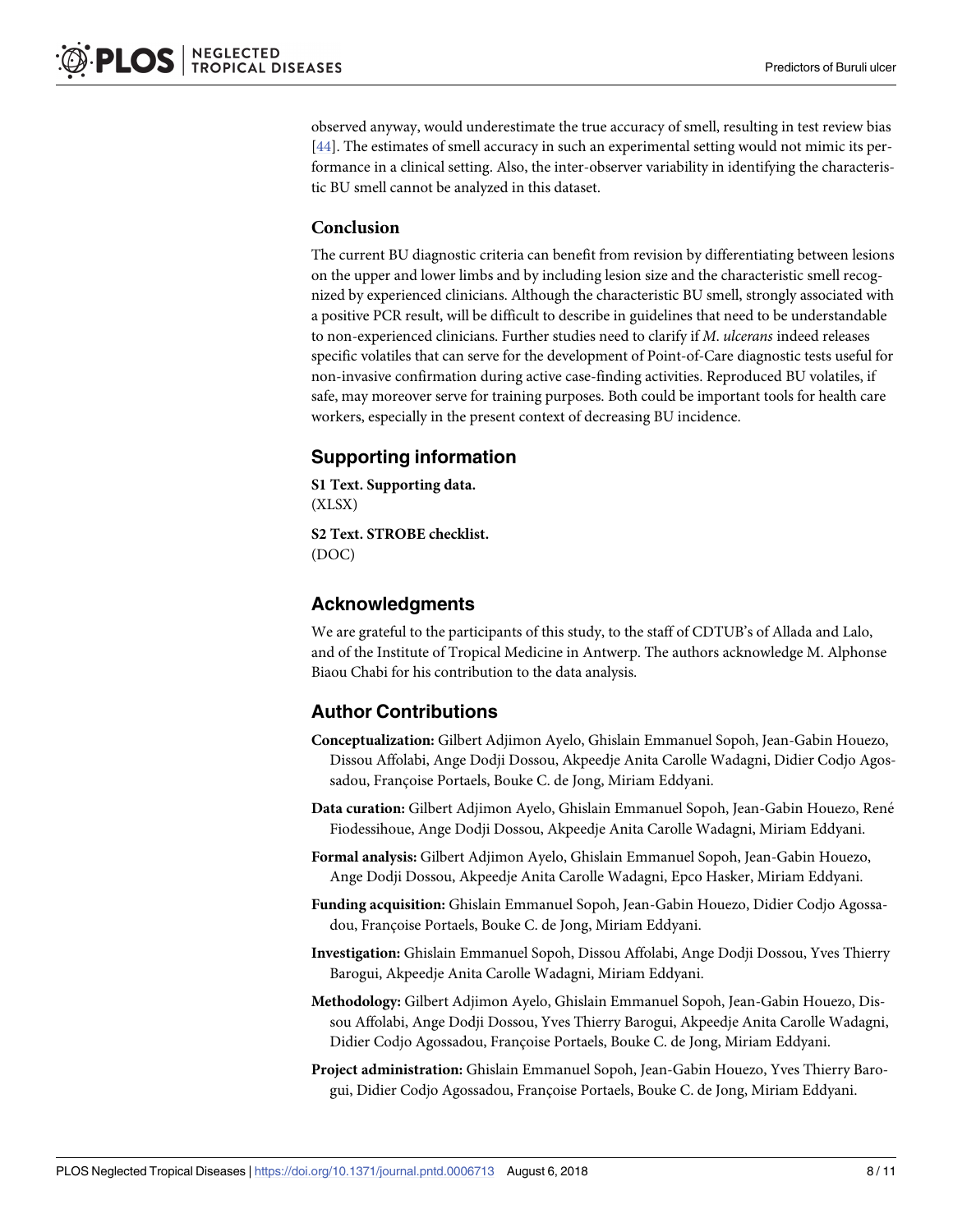<span id="page-8-0"></span>**Resources:** Gilbert Adjimon Ayelo, Ghislain Emmanuel Sopoh, Didier Codjo Agossadou, Françoise Portaels, Bouke C. de Jong, Miriam Eddyani.

**Software:** René Fiodessihoue, Epco Hasker.

- **Supervision:** Ghislain Emmanuel Sopoh, Jean-Gabin Houezo, Dissou Affolabi, Ange Dodji Dossou, Yves Thierry Barogui, Didier Codjo Agossadou, Bouke C. de Jong, Miriam Eddyani.
- **Validation:** Gilbert Adjimon Ayelo, Ghislain Emmanuel Sopoh, Dissou Affolabi, Ange Dodji Dossou, Yves Thierry Barogui, Akpeedje Anita Carolle Wadagni, Miriam Eddyani.
- **Visualization:** Gilbert Adjimon Ayelo, Ghislain Emmanuel Sopoh.
- **Writing – original draft:** Gilbert Adjimon Ayelo, Ghislain Emmanuel Sopoh, Jean-Gabin Houezo, Dissou Affolabi, Ange Dodji Dossou, Yves Thierry Barogui, Akpeedje Anita Carolle Wadagni, Miriam Eddyani.
- **Writing – review & editing:** Gilbert Adjimon Ayelo, Ghislain Emmanuel Sopoh, Jean-Gabin Houezo, Ange Dodji Dossou, Yves Thierry Barogui, Akpeedje Anita Carolle Wadagni, Didier Codjo Agossadou, Epco Hasker, Francoise Portaels, Bouke C. de Jong, Miriam Eddyani.

#### **References**

- **[1](#page-1-0).** World Health Organization. Buruli ulcer. In: Investing to overcome the global impact of neglected tropical diseases: Third WHO report on neglected tropical diseases. Geneva, Switzerland; 2015. p. 70–4. Available from: WHO/HTM/NTD/2015.1
- **[2](#page-1-0).** Portaels F, Silva MT, Meyers WM. Buruli ulcer. Clin Dermatol. 2009; 27(3):291–305. [https://doi.org/10.](https://doi.org/10.1016/j.clindermatol.2008.09.021) [1016/j.clindermatol.2008.09.021](https://doi.org/10.1016/j.clindermatol.2008.09.021) PMID: [19362692](http://www.ncbi.nlm.nih.gov/pubmed/19362692)
- **[3](#page-1-0).** van der Werf TS, Stienstra Y, Johnson RC, Phillips R, Adjei O, Fleischer B, et al. Mycobacterium ulcerans disease. Bull World Health Organ. 2005; 83(10):785–91. Ref. No. 04–020099 PMID: [16283056](http://www.ncbi.nlm.nih.gov/pubmed/16283056)
- **[4](#page-1-0).** World Health Organization. Treatment of Mycobacterium Ulcerans Disease (Buruli Ulcer). Geneva World Heal Organ. 2012; 33. WHO/HTM/NTD/IDM/2012.1
- **[5](#page-1-0).** World Health Organization. Distribution of Buruli ulcer, worldwide 2016 [Internet]. 2017 [cited 2018 Mar 13]. Available from: [http://gamapserver.who.int/mapLibrary/Files/Maps/Buruli\\_2016.png](http://gamapserver.who.int/mapLibrary/Files/Maps/Buruli_2016.png)
- **[6](#page-1-0).** Debacker M, Portaels F, Aguiar J, Steunou C, Zinsou C, Meyers W, et al. Risk factors for Buruli ulcer, Benin. Emerg Infect Dis. 2006; 12(9):1325–31. <https://doi.org/10.3201/eid1209.050598> PMID: [17073079](http://www.ncbi.nlm.nih.gov/pubmed/17073079)
- **[7](#page-1-0).** Vincent QB, Ardant MF, Adeye A, Goundote A, Saint-Andre´ JP, Cottin J, et al. Clinical epidemiology of laboratory-confirmed Buruli ulcer in Benin: a cohort study. Lancet Glob Heal. 2014; 2:e422–30. [https://](https://doi.org/10.1016/S2214-109X(14)70223-2) [doi.org/10.1016/S2214-109X\(14\)70223-2](https://doi.org/10.1016/S2214-109X(14)70223-2)
- [8](#page-1-0). Capela C, Sopoh GE, Houezo JG, Fiodessihoué R, Dossou AD, Costa P, et al. Clinical epidemiology of Buruli ulcer from Benin (2005–2013): Effect of time-delay to diagnosis on clinical forms and severe phenotypes. PLoS Negl Trop Dis. 2015; 9(9):e4005. <https://doi.org/10.1371/journal.pntd.0004005> PMID: [26355838](http://www.ncbi.nlm.nih.gov/pubmed/26355838)
- **9.** Sica A, Kaba L, Toho E, Kobenan A. Ulcère de Buruli: résultats du traitement chirurgical à l'Institut Raoul Follereau D'Adzopé en Côte - d'Ivoire. Res fr. 2015; 2:1299. <https://doi.org/10.13070/rs.fr.2.1299>
- **10.** Bratschi MW, Bolz M, Minyem JC, Grize L, Wantong FG, Kerber S, et al. Geographic distribution, age pattern and Sites of Lesions in a cohort of Buruli ulcer patients from the Mapé Basin of Cameroon. PLoS Negl Trop Dis. 2013; 7(6):e2252. <https://doi.org/10.1371/journal.pntd.0002252> PMID: [23785529](http://www.ncbi.nlm.nih.gov/pubmed/23785529)
- **[11](#page-1-0).** Bretzel G, Huber KL, Kobara B, Beissner M, Piten E, Herbinger K-H, et al. Laboratory confirmation of Buruli ulcer disease in Togo, 2007–2010. PLoS Negl Trop Dis. 2011; 5(7):e1228. [https://doi.org/10.](https://doi.org/10.1371/journal.pntd.0001228) [1371/journal.pntd.0001228](https://doi.org/10.1371/journal.pntd.0001228) PMID: [21811641](http://www.ncbi.nlm.nih.gov/pubmed/21811641)
- **[12](#page-1-0).** World Health Organization. Laboratory diagnosis of Buruli ulcer disease: A manual for health care providers [Internet]. Portaels F, editor. WHO Library. Geneva, Switzerland; 2014. 105p. WHO/HTM/NTD/ IDM/2014.1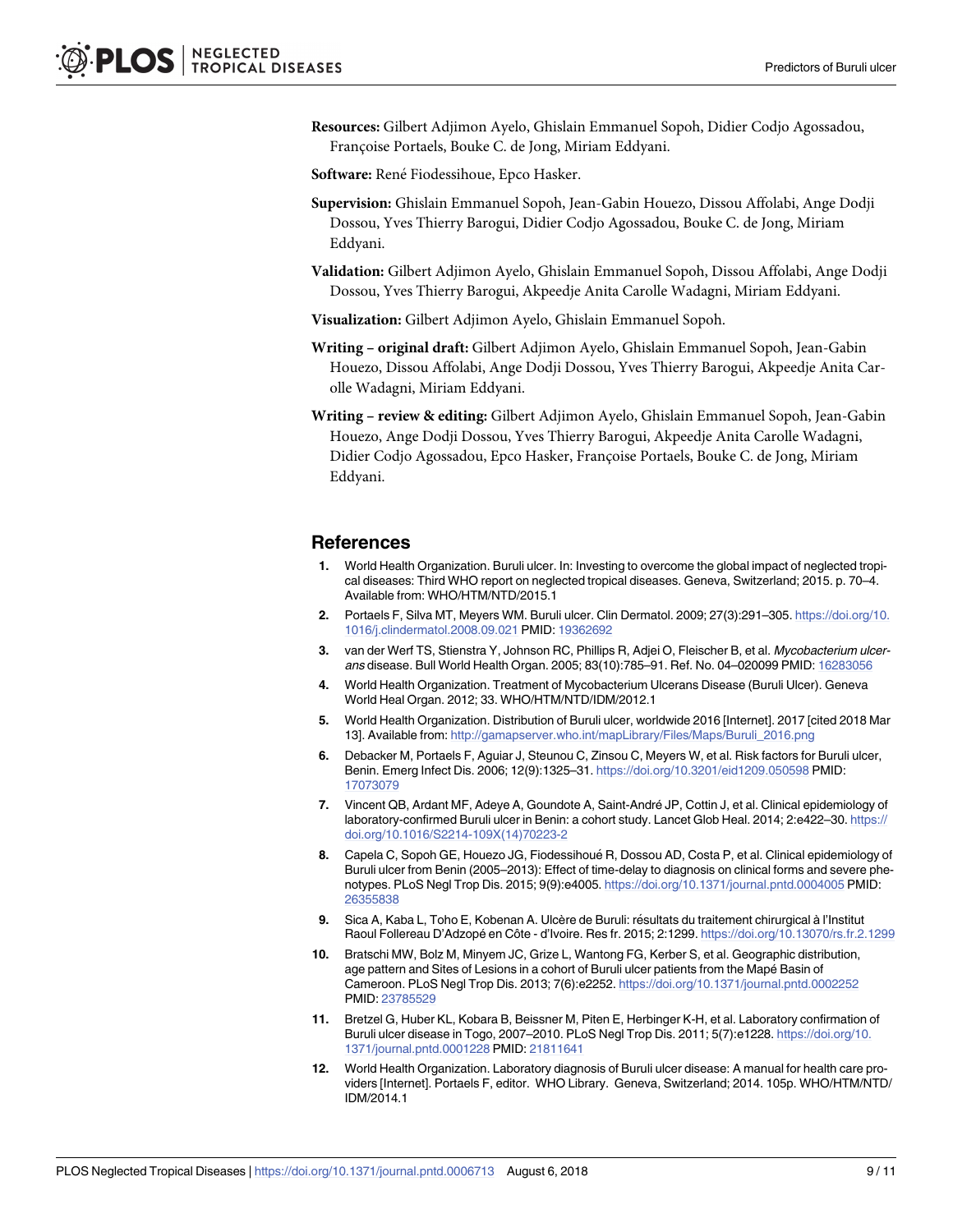- <span id="page-9-0"></span>**13.** Herbinger K, Adjei O, Nienhuis WA, Kunaa L, Siegmund V, Thompson W, et al. Comparative study of the sensitivity of different diagnostic methods for the laboratory diagnosis of Buruli ulcer disease. Clin Infect Dis. 2009; 48:1055–64. <https://doi.org/10.1086/597398> PMID: [19275499](http://www.ncbi.nlm.nih.gov/pubmed/19275499)
- **[14](#page-1-0).** World Health Organization. Buruli ulcer: progress report, 2004–2008. Wkly Epidemiol Rec. 2008; 83 (17):145–54 PMID: [18437758](http://www.ncbi.nlm.nih.gov/pubmed/18437758)
- **[15](#page-1-0).** Kibadi K, Boelaert M, Fraga AG, Kayinua M, Longatto-Filho A, Minuku J-B, et al. Response to treatment in a prospective cohort of patients with large ulcerated lesions suspected to be Buruli Ulcer (Mycobacterium ulcerans disease). PLoS Negl Trop Dis. 2010 Jan; 4(7):e736. [https://doi.org/10.1371/journal.pntd.](https://doi.org/10.1371/journal.pntd.0000736) [0000736](https://doi.org/10.1371/journal.pntd.0000736) PMID: [20625556](http://www.ncbi.nlm.nih.gov/pubmed/20625556)
- **16.** Siegmund V, Adjei O, Nitschke J, Thompson W, Klutse E, Herbinger KH, et al. Dry reagent-based polymerase chain reaction compared with other laboratory methods available for the diagnosis of Buruli ulcer disease. Clin Infect Dis. 2007; 45:68–75. <https://doi.org/10.1086/518604> PMID: [17554703](http://www.ncbi.nlm.nih.gov/pubmed/17554703)
- **[17](#page-1-0).** Eddyani M, Sopoh GE, Ayelo G, Brun LVC, Roux J, Barogui Y, et al. Diagnostic accuracy of clinical and microbiological signs in patients with skin lesions resembling Buruli ulcer in an endemic region. Clin Infect Dis. 2018;ciy197. <https://doi.org/10.1093/cid/ciy197> PMID: [29538642](http://www.ncbi.nlm.nih.gov/pubmed/29538642)
- **[18](#page-1-0).** Sopoh G, Barogui YT, Houezo JG, Wadagni A, Ayelo G, Dossou A, et al. Noncommunicable or Negleted tropical diseases with cutaneous manifestation: Epidemiology, diagnosis and integrated management of chronic ulcers often misdiagnosed as Buruli ulcer. In: WHO meeting on Buruli ulcer. 23–25 march 2015. WHO Headquarters, Geneva, Switzerland; 2015
- **[19](#page-1-0).** World Health Organization. Summary report of the Buruli ulcer control group. In: WHO meeting on Buruli ulcer: lutte and research. 2015
- **[20](#page-1-0).** Portaels F, de Jong B. Nouveaux défis dans la lutte contre la lèpre. Bull des séances Académie R d'Outre-Mer. 2014; 60(3):sous presse
- **[21](#page-2-0).** Shirasu M, Touhara K. The scent of disease: Volatile organic compounds of the human body related to disease and disorder. J. Biochem 2011; 150:257–266. <https://doi.org/10.1093/jb/mvr090> PMID: [21771869](http://www.ncbi.nlm.nih.gov/pubmed/21771869)
- **[22](#page-2-0).** Mueller YK, Bastard M, Nkemenang P, Comte E, Ehounou G, Eyangoh S, et al. The "Buruli Score": Development of a Multivariable Prediction Model for Diagnosis of Mycobacterium ulcerans Infection in Individuals with Ulcerative Skin Lesions, Akonolinga, Cameroon. PLoS Negl Trop Dis. 2016; 10(4): e0004593. <https://doi.org/10.1371/journal.pntd.0004593> PMID: [27045293](http://www.ncbi.nlm.nih.gov/pubmed/27045293)
- **[23](#page-5-0).** Marion E, Carolan K, Adeye A, Kempf M, Chauty A, Marsollier L. Buruli Ulcer in South Western Nigeria: A Retrospective Cohort Study of Patients Treated in Benin. PLoS Negl Trop Dis. 2015; 9(1):e3443. <https://doi.org/10.1371/journal.pntd.0003443> PMID: [25569775](http://www.ncbi.nlm.nih.gov/pubmed/25569775)
- **[24](#page-5-0).** Toutous Trellu L, Nkemenang P, Comte E, Ehounou G, Atangana P, Mboua DJ, et al. Differential Diagnosis of Skin Ulcers in a Mycobacterium ulcerans Endemic Area: Data from a Prospective Study in Cameroon. PLoS Negl Trop Dis. 2016; 10(4):e0004385. <https://doi.org/10.1371/journal.pntd.0004385> PMID: [27074157](http://www.ncbi.nlm.nih.gov/pubmed/27074157)
- **[25](#page-6-0).** Ribera JM, Peeters Grietens K, Toomer E, Hausmann-Muela S. A word of caution against the stigma trend in neglected tropical disease research and control. PLoS Negl Trop Dis. 2009; 3(10):e445. [https://](https://doi.org/10.1371/journal.pntd.0000445) [doi.org/10.1371/journal.pntd.0000445](https://doi.org/10.1371/journal.pntd.0000445) PMID: [19859533](http://www.ncbi.nlm.nih.gov/pubmed/19859533)
- **[26](#page-6-0).** Weetjens BJC, Mgode GF, Machang'u RS, Kazwala R, Mfinanga G, Lwilla F, et al. African pouched rats for the detection of pulmonary tuberculosis in sputum samples. Int J Tuberc Lung Dis. 2009; 13 (6):737–43 PMID: [19460250](http://www.ncbi.nlm.nih.gov/pubmed/19460250)
- **27.** Schroeder W. Volatile S-nitrosothiols and the typical smell of cancer. J Breath Res [Internet]. 2015; 9 (1):16010. <https://doi.org/10.1088/1752-7155/9/1/016010> PMID: [25749837](http://www.ncbi.nlm.nih.gov/pubmed/25749837)
- **[28](#page-6-0).** Mcnerney R, Mallard K, Okolo PI, Turner C. Production of volatile organic compounds by mycobacteria. FEMS Microbiol Lett. 2012; 328:150–6. <https://doi.org/10.1111/j.1574-6968.2011.02493.x> PMID: [22224870](http://www.ncbi.nlm.nih.gov/pubmed/22224870)
- **[29](#page-6-0).** World Health Organisation. Number of new reported cases: Data by country [Internet]. WHO. World Health Organization; 2017 [cited 2018 Feb 8]. Available from: [http://apps.who.int/gho/data/view.main.](http://apps.who.int/gho/data/view.main.95000) [95000](http://apps.who.int/gho/data/view.main.95000)
- **[30](#page-6-0).** World Health Organization. Report of a WHO–FIND consultative meeting on diagnostics for Buruli ulcer. Geneva, Switzerland; 2013. WHO/HTM/NTD/IDM/2014.2
- **[31](#page-6-0).** O'Brien DP, Comte E, Serafini M, Ehounou G, Antierens A, Vuagnat H, et al. The urgent need for clinical, diagnostic, and operational research for management of Buruli ulcer in Africa. Lancet Infect Dis. 2014; 14:435–40. [https://doi.org/10.1016/S1473-3099\(13\)70201-9](https://doi.org/10.1016/S1473-3099(13)70201-9) PMID: [24309480](http://www.ncbi.nlm.nih.gov/pubmed/24309480)
- **[32](#page-6-0).** Chudy S, de Jong BC, Sopoh GE. Pilot Study on E-nose Detection of Buruli Ulcer. In: WHO Meeting on Buruli Ulcer control and Research, March 2017. WHO Headquarters. Geneva, Switzerland; 2017